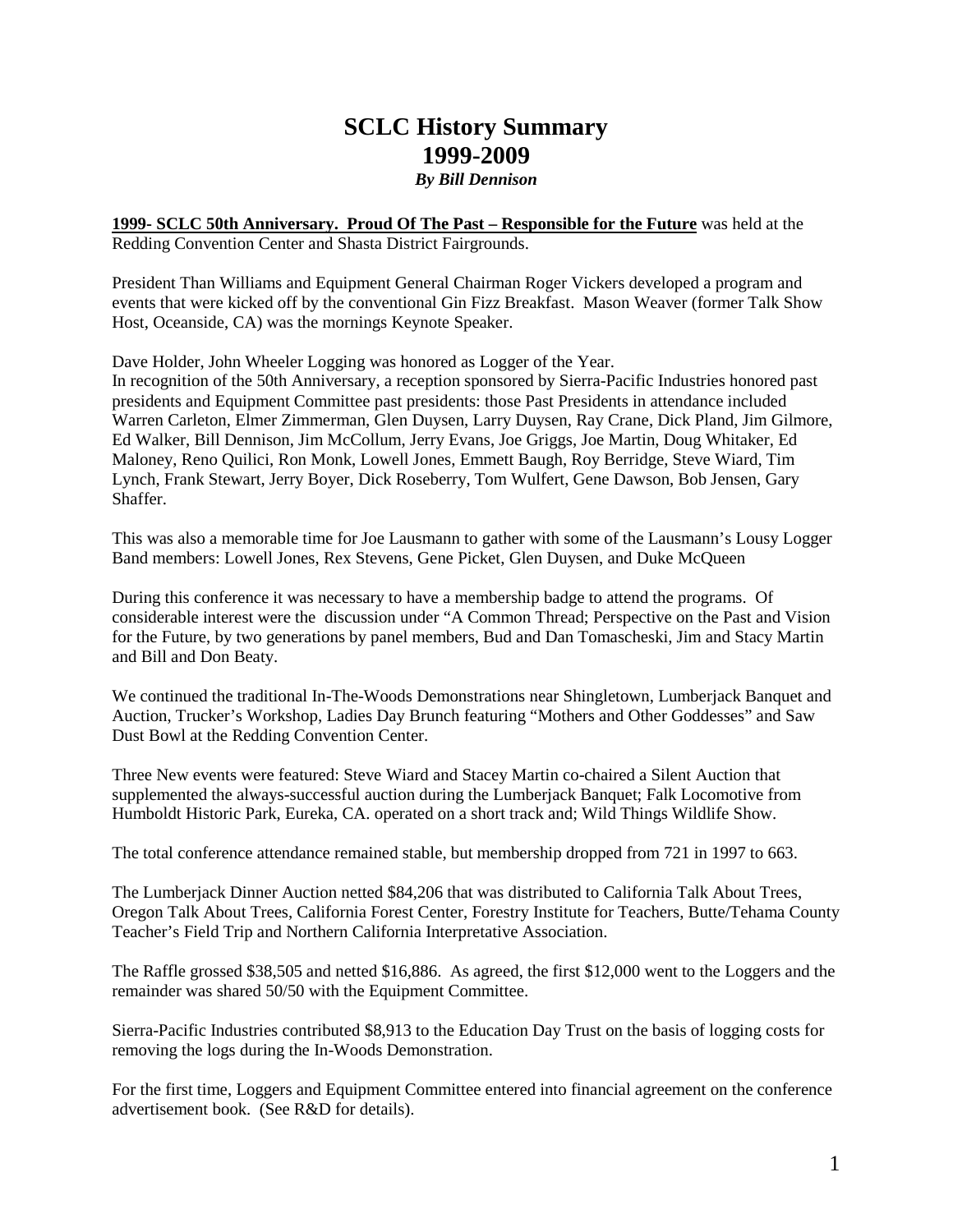It was noted: "As we move into our 2000 conference, we will be able to continue the quest for Good Will and Good Logging that was begun in 1949 by the SCLC founders."

#### **2000- World Forestry in the New Millennium**

This year was under the leadership of President Joe Griggs Jr. and Equipment Committee General Chairman Greg Brooks at the Reno/Sparks Convention Center.

The Gin Fizz Breakfast, Sawdust Bowl and Lumberjack Banquet and Education Auctions were held at the Atlantis Resort Casino Grand Ballroom.

The Silent Auction was conducted during the breakfast with the final bidding at the Lumberjack Banquet, Friday night.

The Gin Fizz Keynote Speaker was Jim Peterson, Evergreen Magazine, Medford, OR.

Logger of the Year was awarded to Randy Pew, Pew Forests from Crescent Mills, CA.

Membership badges were required to attend the educational workshops.

This year's program was of particular prophetic significance in regard to the future catastrophic wildfires. "Yellowstone Fires of 1998: Good Decisions? Are We Next?" Dr. Alston Chase, author of "Playing God In Yellowstone" and "In A Dark Wood", along with Tom Bonnickson, author of "Ancient Forests: From The Ice Age to the Age of Discovery" presented a realistic, but a dismal future of our national forests. Their predictions of more fires to come were upheld in the next years southern California (Lake Arrowhead) and Lake Tahoe (Angora Fire).

Retired US Forest Service Chief Jack Ward Thomas told us the problems the industry was facing, for which we had identified and requested assistance from him before his retirement.

Timbco Hydraulics President Pat Crawford provided a two-hour Logger's Workshop "Global Applications and Product Development."

Mike Mitzel Forester Sierra-Pacific Industries, Redding, CA and Jack Calvert, Consulting Forester, Alta, CA provided a two-hour workshop "The Forest Practice Rules: The Higher Fines For Non-Compliance".

The Trucker's Seminar and "Wild Things—Animals rescued from the wilds" drew good attendance. There was no In-The-Woods Demonstration this year because of the distance from a logging operation.

Paid attendance was 773 with 30 comps to students.

The Education Auction netted \$72,000 that was distributed to California Talk About Trees, Oregon Talk About Trees, Cal Expo Forest Center, SAF FIT, Butte/Tehama County Field Trip, Weed Logging Museum, Arnold Logging Museum, and Northern California Interpretation Association. SCLC Board of Directors has set education of our youth as a high priority for our conference.

The annual raffle grossed \$35,560 and netted \$12,000 from Matching ATV's with trailer, Rifle and Dinner/Train

A change in the by-laws has included the Conference Improvement Committee Chair on the Executive Committee.

The Sierra-Cascade Logging Conference, Inc and the Sierra-Cascade Conference Equipment Committee worked jointly to develop a Mission Statement which was passed by both boards: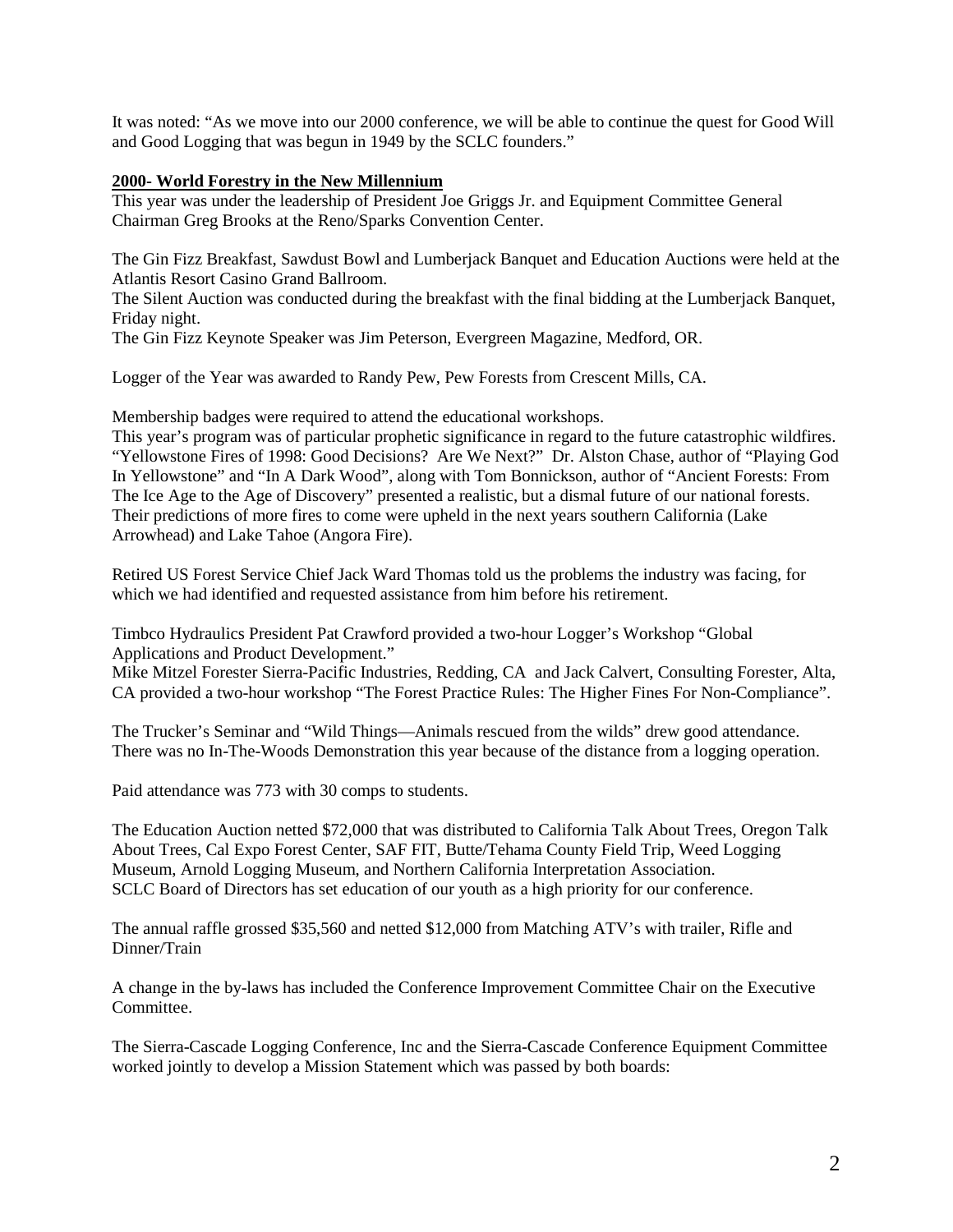To Promote Good Will and Good Logging through:

- Education
- Demonstration
- Relationships

We will do this by:

**Education** of the people to enhance the image of our industry

**Education** of our youth of our communities about good forestry and good logging.

**Education** of the people within our industry through:

- Timely and relevant programs
- Demonstrations of new methods, technology and equipment
- Stimulating members to keep abreast of issues affecting our industry.
- Solicitation and display of the latest equipment and supplies to meet the demands of our industry.'
- Promoting events that are fun and allow fellowship, camaraderie and promote the development of long-lasting friendships.

"We are pleased to see the next generation of conference leaders taking their place with confidence and poise. They will succeed if we all continue to assist them as needed, provide advice when requested and remember that 'the good old days' were our learning grounds, but the future can be even better." —Bill Dennison Secretary/Manager.

# **2001: A Land Use Odyssey**

This was the conference theme chosen by President Steve Wiard in recognition of the ancient Greek epic poem, ascribed to about the wanderings of Odysseus after the fall of Rome. Thus, the term Odyssey is sometimes used to describe an extended wandering, or journey. It was the intent of this year's conference that we assure that current federal land management moves from wandering, unsupportable practices to a focused journey back to the original intent of national forests---multiple use.

Bill Williamson was this years SCLC Equipment Committee General Chairman.

The programs were designed to provide positive actions toward that goal as the conference moved back to Redding/Shasta District Fairground.

From this date on conference membership was not required to attend the special workshops.

Logger of the Year was long-time SCLC leader and 1985 President of the Equipment Committee Jerry Evans, Corporate Services Manager for Peterson Tractor.

Keynote Speaker Frank Gladics provided a political review of national forest policies.

Programs asked questions and provided some suggestions: Fire Salvage: "What Will Be The Answer When The Smoke Clears?" "A Cohesive Fire Strategy." Politics and Land Management: "Who Owns the Sierra Nevada?" Politics and Trees: "You Have The Power To Make Your Message Heard."

Special Programs included: The Falk Locomotive from the Fort Humboldt Historic Park, Eureka, CA. and Wild Things Wildlife Show.

Conference registration reached a fifteen-year low of 546.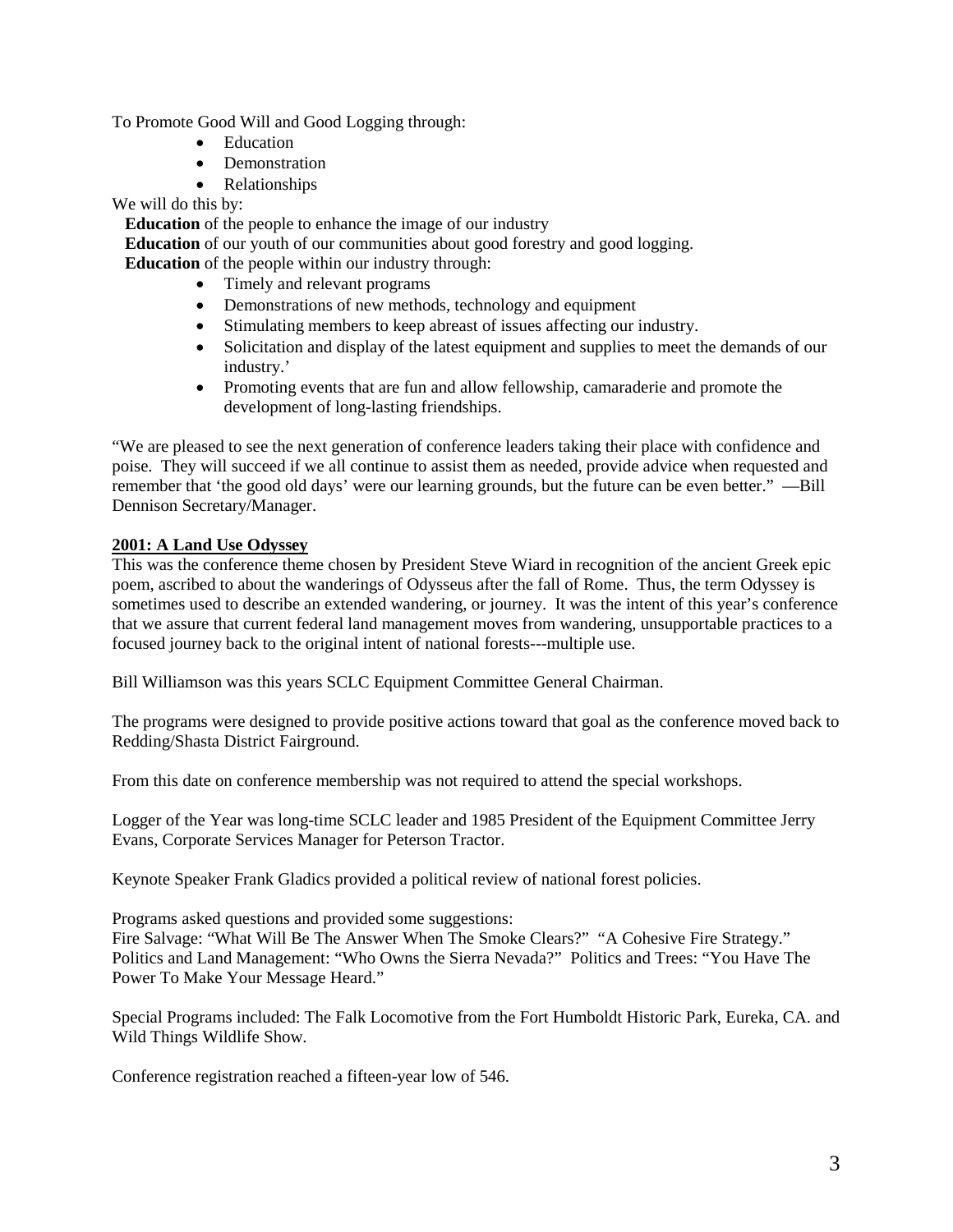The Lumberjack Dinner/Auction netted \$59,000 that was distributed to California Talk About Trees, Oregon Talk About Trees, California Forestry Center, SAF Forest Institute for Teachers and Butte/Tehama County Schools Field Trip.

The Annual Roy Derek Berridge Memorial Award was established to be presented to an individual, or business, which is not directly involved in the annual conference. It is based on a) Display of outstanding performance, or assistance to the SCLC; or b) Providing extraordinary support or enhancement towards our youths education about the forest products industry; or c) Demonstrated efforts toward positive changes in the forest management of our federal and/or private lands.

"Roy, Wampy Wambold and others will be remembered for their SCLC leadership. They set a course for different times. It will take new leaders with new visions to assure that our next decade of land use is truly an odyssey of meaningful journey, not a continued wandering into a bureaucratic morass." Secretary/Manager Bill Dennison.

# **2002—With Vision There Is Hope.**

President Ed Maloney whose father Al Maloney (1978 President) began attending the conference in 1972 offered a Vision of Hope for the future during the meetings held at the Reno Atlantis Hotel/Casino Resort and Reno/Sparks Convention Center.

Earl Hutchinson was the General Chairman, SCLC Equipment Committee.

The annual Logger's Breakfast provided the opportunity for:

Logger of the Year to be awarded to Larry Strawn, owner Blue Ridge Forest Management. Keynote Speaker William Perry Pendley, Mountain States Legal Foundation, Cheyenne, WY was provided a special slot to review legal issues that are beleaguering the wise use of national forests.

The programs during Thursday through Saturday followed the theme of Vision and Hope: "Democracy Is Not a Spectator Sport" and "With Vision There Is Hope."

The usual Sawdust Bowl Dance and Reception, Lumberjack Banquet and Education Auction provided fun and entertainment during the evenings.

The First Annual Roy Derek Berridge Memorial Award was presented to Congressman Wally Herger of the California 2nd district for his co-sponsorship of the Herger-Feinstein Quincy Library Group Act of 2000.

The Wild Things Wildlife Show was a welcome event to all attendees and Education Day when almost 200 students from the Reno area learned about well-managed forests.

Registration total was 551, only 5 more than the 2001 attendance in Redding.

The Education Auction netted \$45,000 which was distributed to California Talk About Trees, Oregon Talk About Trees, and California Forest Center.

The raffle of two ATV's and a trailer netted \$21,000 an all-time record for this event.

#### **2003-United, Confident and Courageous.**

Mike Albrecht, owner Sierra-Resource Management, Sonora, CA began his President's message by acknowledging the important parts played by Bill Williamson, Equipment Committee President, Frank Muse, General Chairman, and Jerry Bryant in revitalizing the Ladies Day Luncheon.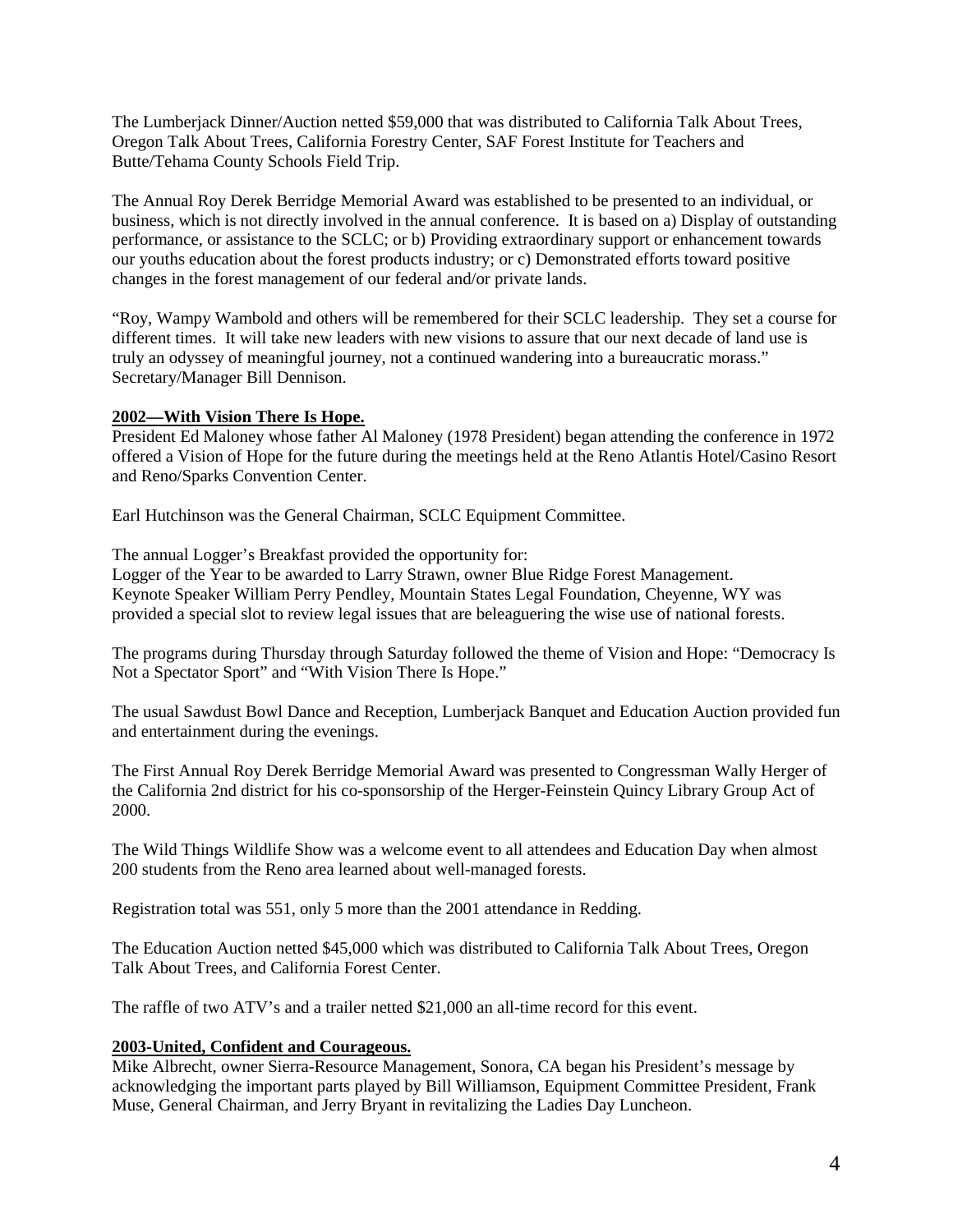Mike quoted a past SCLC President that related the difficulties of markets, regulations and unfavorable publicity that ended…"…it is more imperative than at any time in our history that we strive for this unity which is the prime objective of the Sierra-Cascade Logging Conference." Herbert W. McMahon…1950.

Mike emphasized some reasons to declare that we can be "United, Confident, and Courageous" as the conference began.

During the Logger's Breakfast at the Redding Conference Center we were encouraged by Keynote Speaker Bruce Vincent, President of the League of Rural Voters, Libby, MT, who also won the Second Annual Roy Derek Berridge Memorial Award.

Stan Leach, owner Stan Leach Timber, Inc. French Gulch, CA with a 37 year logging career was honored as Logger of the Year.

Jerry Bryant was the winner of the prestigious John Jarrett Award. Jerry served as President of the Equipment Committee, teamed with Jerry Boyer to implement the first Lumberjack Banquet and has been the chair and leader of the Ladies Day Brunch.

Past President/former Secretary-Manager Warren Carleton was given a surprise award for being an outstanding member of the SCLC for many years.

"Wild Things" Wildlife Show continued to entertain children and adults.

The first time Logging Competition and Exhibitions featuring Jim Taylor, Redding CA, International Logging Contest Champion (inducted into the Shasta County Sports Hall of Fame) drew large crowds. Students from University of California; San Luis Obispo; Humboldt State University and University of Nevada, Reno competed in various logging events.

Membership registration was required for attendance of the programs in Fusaro Hall.

A broad array of program speakers included Jack Blackwell, R-5 Regional Forester; Rick Haines, Farm Broadcaster of the Year of North America and Laura Skaer, Executive Director , Northwest Mining Association.

Total registration was 452.

The Education Auction netted \$54,556 which was distributed to California Talk About Trees, Forest Institute of Teachers and California Forest Center.

The raffle of two ATV's and a trailer netted just over \$19,000.

Ford Motor Co. displayed their automobiles and donated \$18,000 to the conference.

No two conferences have been the same and periodically we have witnessed new innovative ideas; as noted above. The period 2002-03 was the year of major SCLC change that had been chartered since 1998 when the board spent considerable time developing the "Vision for the Future" workshop of the Loggers and Equipment Committee board members. The resulting Joint Goals and Strategy Committee ultimately led to the understanding that the conference will be enhanced under one board of directors. This led to the 2004 merger of the Sierra-Cascade Logging Conference, Inc. and the Sierra-Cascade Logging Conference Equipment Committee, Inc.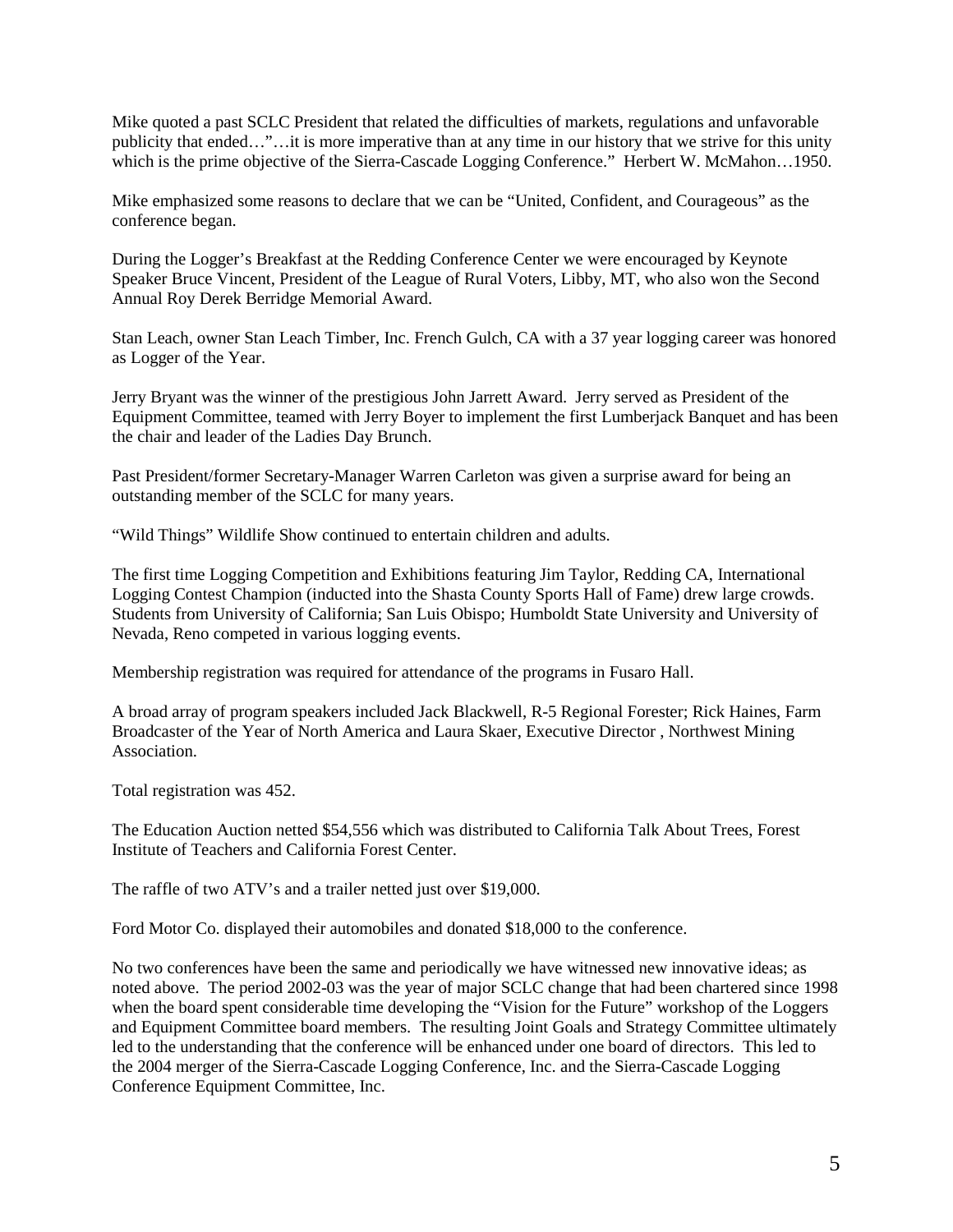The organizational chart provides a structure as the President in charge, with the Executive Director/CFO (previously Secretary-Manager), First and Second Vice Presidents and a Conference Support Chair sharing responsibilities for designated functions and projects of the conference. To not eliminate any existing officers the 2004 Executive Committee included 15 members to be reduced to 13 in 2005 and 12 in 2006. The Bylaws permit up to 50 directors, again to be inclusive of all existing directors.

#### **2004-Healthy Forests and Fire Safe Communities**

President Mike Mitzel, forester for Sierra-Pacific Industries, Anderson, CA convened the last SCLC to be held in Reno with a theme of significance, since California had been experiencing some huge catastrophic fires that destroyed hundreds of thousands of acres of timberland and countless numbers of private homes.

It was if President Mitzel and Program Chair Jeff Gletne had a premonition of the 2003 fire season facing California when they chose the 2004 conference theme. They developed the theme and programs in June and the September catastrophic Lake Arrowhead wildfires broke out in September 2003.

The Key Note Speaker was Tom Bonnicksen, Ph.D., Professor Texas A&M University, College Station, Texas who for years has provided statistics and warnings of the catastrophic wildfires to be expected from the poor management of our national forests.

The programs followed the conference theme with "Active Management Is the Key to Healthy Forests", "Wildlife Habitat and Healthy Forests", "Logging at Lake Arrowhead: Living with the Consequences of Our Decisions".

Jim Headrick II was this years Logger of the Year.

Donn Zea, President California Forest Products Commission was awarded the 3rd annual Roy Derek Memorial Award.

Monte Adams, retired V.P. American Metals was honored as the recipient of the John Jarrett Award.

Logging Competitions and Exhibitions in the Reno/Sparks Convention Center had the same participants as 2003.

The Ladies Day Champagne Brunch hosted by Jerry Bryant and arranged entertainment by the Doodoo Wah singers from Sonora, CA

The Lumber Jack Banquet/Education Fund Auction netted \$48,292 which was distributed to California Talk About Trees, Provider Pals, and the Forest Institute.

Membership registration was 521.

The raffle of ATV's with trailer, hunting rifle, and steam engine dinner train prizes netted \$21,000.

This was the first SCLC held under just one board of directors through the merger of Sierra-Cascade Logging Conference, Inc. (1950) and Sierra-Cascade Logging Conference Equipment Committee, Inc. (1967).

For various reasons the directors agreed that the conference would no longer alternate between Reno and Redding, but schedule future events in Redding Convention Center and Shasta District Fairgrounds.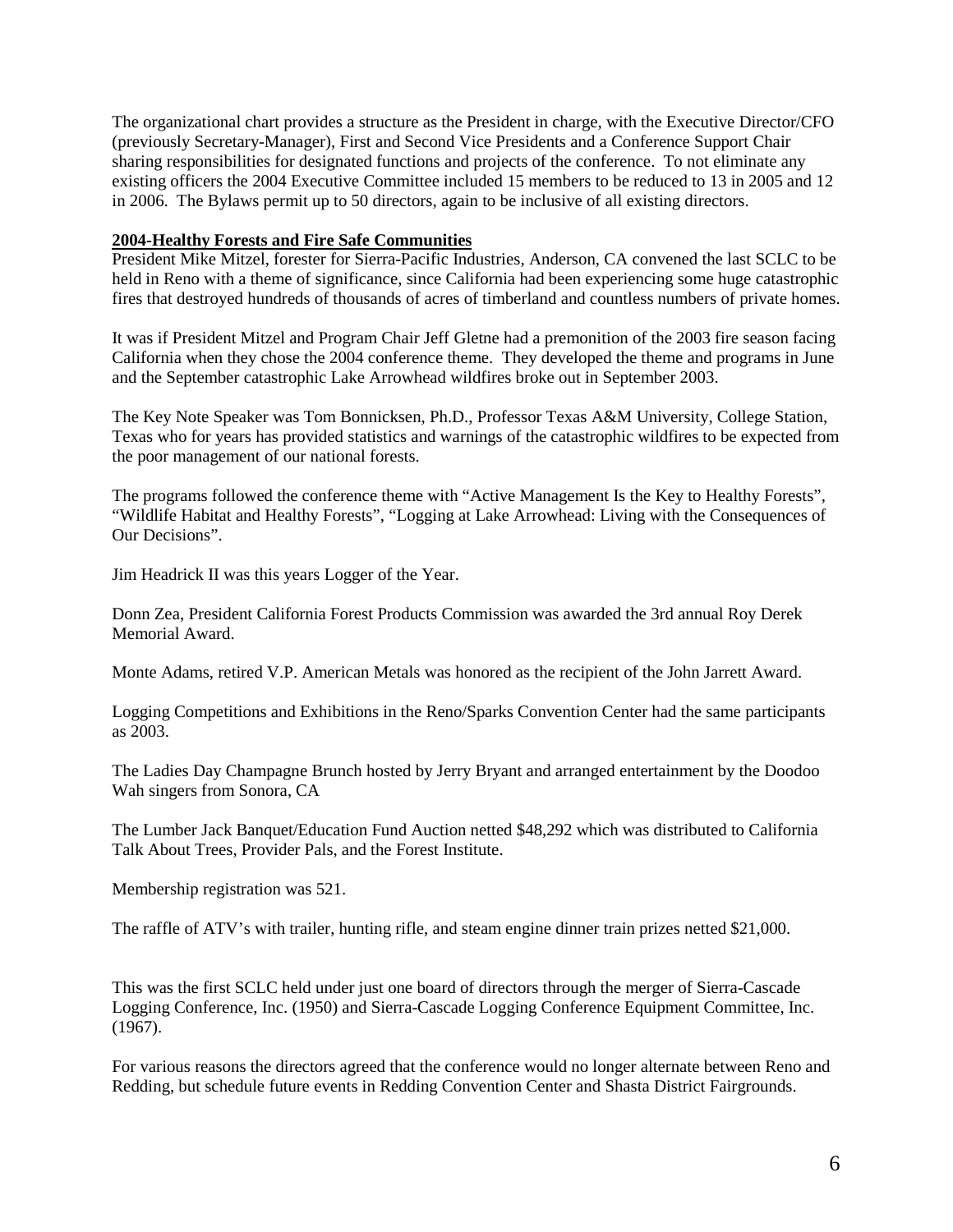## **2005-America's Forests—American Dreams**

Frank Muse, owner Muse Trucking and Northern Lights Energy, Redding, CA became the first SCLC president under the newly organized SCLC, Inc. to have been chosen from the group formerly called Sierra-Cascade Logging Conference Equipment Committee, Inc. Frank opened the conference at the Logger's Breakfast in the Redding Conference Center by saying he had chosen this years theme, "….because many of our lives, hopes and dreams have been found within those forests"

Keynote Speaker Joan Brock, nationally recognized speaker and author of "All That Meets the Eyes," Tucson, AZ held the Logger's Breakfast crowd in awe. Joan's presentation was in recognition of the financial and social difficulties currently being experienced by logging communities all over the Pacific Northwest.

She had experienced similar pain and heartache when challenged to raise her 9-year-old daughter after losing her eyesight, and then her husband to an unexpected death before she turned 35 years of age.

Joan bolstered everyone's spirits by telling them how she had relied on positive thinking and her faith in the Lord for the impetus of reaching out to others. Joan Brock's smile, humor, and examples of life's opportunities will long be remembered by those who met her that day.

Madeline Zea, daughter of Donn and Lisa Zea Grass Valley, CA gave a very enthusiastic, memorized "Patrick Henry Speech."

Tom Fisher, Fisher Logging was named Logger of the Year.

Conference President Frank Muse was awarded the John Jarrett Award.

Milt Schultz was presented the 4th Annual Roy Derek Berridge Memorial Award.

The first Media Day, or Logger For A Day that provided opportunity for Virginia Reeter (The Valley Post), Rich Vahlquist (Channel 24), Robert Christopher (KQMS), Mike Quinn (KXLR) and others to compete in logging events.

Education Day hosted over 300 4th graders to tour the Equipment Show at the Shasta District Fairgrounds in Anderson.

Total paid membership was 541 members.

Programs continued to emphasize the importance of private property rights and the means to communicate our dreams with others.

Logging Competition was increased to four universities with the addition of The University of California, Berkeley.

Ladies Day entertainment was provided by One Voice trio from Alturas, CA.

The Raffle presented two ATV's and a trailer for first prize; hunting rifle for second place and; a steam engine dinner trip for two that netted \$15,804.

The Lumberjack Banquet and Education Auction netted enough to distribute \$52,228 to Talk About Trees, \$5,000 to Forest Institute for Teachers and \$4,000 to Provider Pals.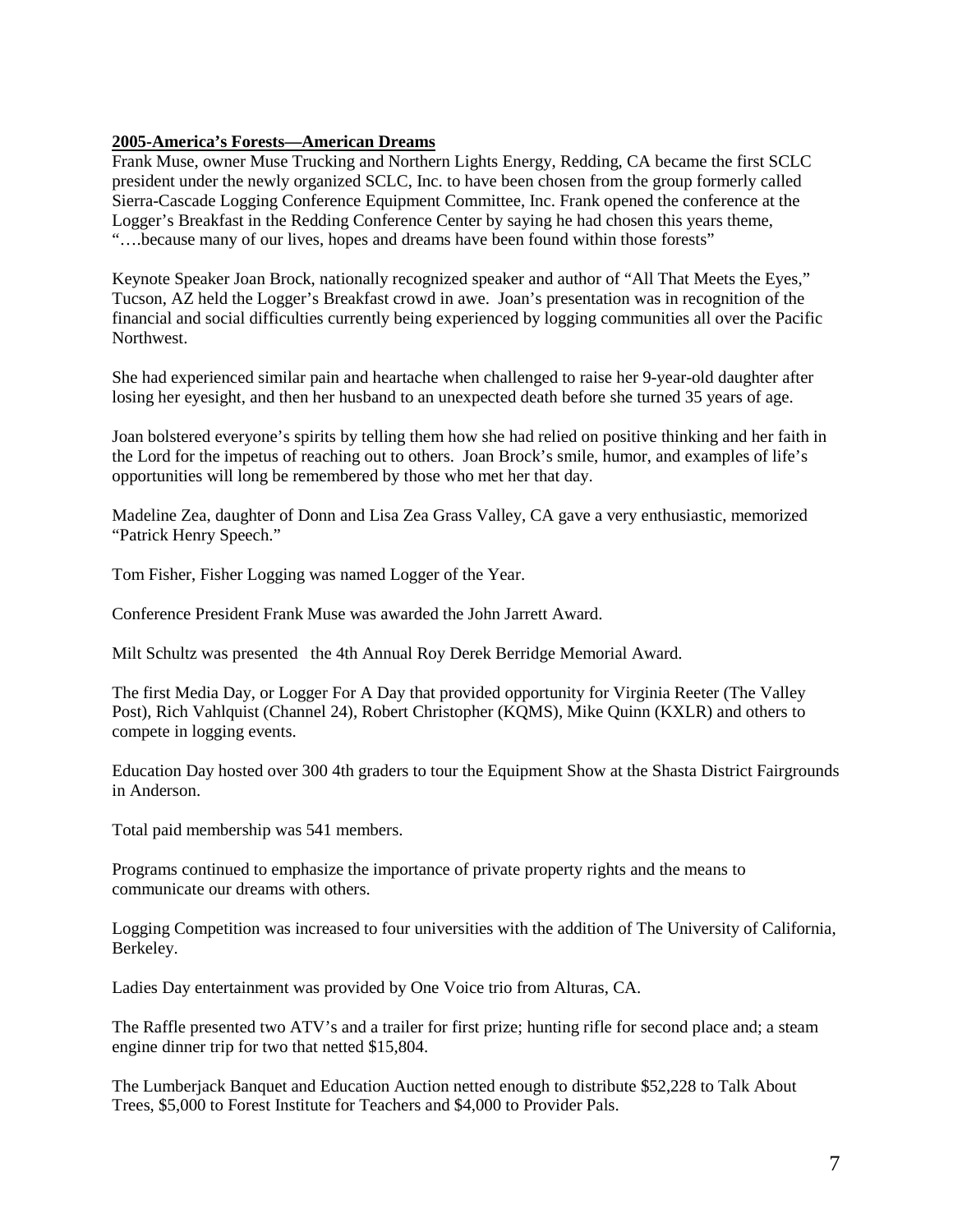Executive Director Bill Dennison stated that the new interaction with Shasta's Builder's Exchange for the 2006 conference should be a positive, monumental step for both organizations.

## **2006-Growing Opportunities**

The name of the conference was changed to Sierra-Cascade Forest Products and Equipment Exposition; still under the sponsorship of Sierra-Cascade Logging Conference, Inc.

President Jed Gibson, Peterson Tractor, Redding, CA summarized this 2006 conference by noting that:

- It was best attendance for many years because we combined our efforts with Shasta Builders Exchange (SBE) beginning in 2005 based on the need to diversify the conference.
- The conference success was bittersweet, because the sudden passing of Pat Dennison, assistant executive director for the past 12 years has tugged on everyone's heart.
- Bill and Pat had announced their retirement at the 2005 Spring Meeting to be effective at the end of that fiscal year.
- Bill "…was instrumental in providing strong leadership through the many conference changes during the past 12 years as Executive Director."

Keynote Speaker U.S. Navy Commander Scott Waddle was in charge of nuclear submarine in February 2001 when it collided with a Japanese boat that was carrying students. Unlike many other leaders in the public eye Waddle did not deny, or make excuses, stood bodily and accepted complete responsibility for his actions. Similarly to the testimony last year by Joan Brock, the support of his family and his steadfast belief in God strengthened him for this terrible ordeal.

Logger of the Year was Wilbur Black who retired in 2006 after 58 years of service with Joe Martin Logging and Trucking and Sierra Resource Management, Inc.

Long-time volunteer Alice Slagle was presented a token of appreciation with a bouquet of flowers.

Retiring Executive Director Bill Dennison was given special awards from the conference and Senator Doug LaMalfa for his many years of service.

The Education Auction raised \$65,134 that was distributed to Talk About Trees (\$48,000); Forest Institute for Teachers (\$10,000); Provider Pals (\$3,000); California Forest Center (\$1,625) and Log-A-Load For Kids (\$1,000). An additional \$11,300 was raised in memory of Pat and contributed to the "Pat Dennison PEO Scholarship for Continuing Education for Women." This is an organization and specific activity to which Pat had contributed significant leadership and time over the past eight years.

CANstruction was a new event and the first time it has been held north of Sacramento. It holds national competition where local engineering firms compete to construct various architectural marvels out of canned goods. CANstruction feeds the hungry with nutritious foods while showcasing engineering talents. Their moto is "One can make a difference."

There was another Media Day that provided opportunities for radio/TV/newspaper people to compete in logging events.

The Sierra-Cascade Logging Conference inserted a Memorial in the R&D "In honor of all of those men and women who have given their last full measure of devotion to their country." It was noted that Sergeant Thomas Turner Jr. had died July 14th after being wounded in Iraq. "We salute his family and friends for the sacrifice they made for our freedom."

The show was enhanced with more equipment and a greater diversity of vendors. There was a good turnout, but only 443 paid memberships.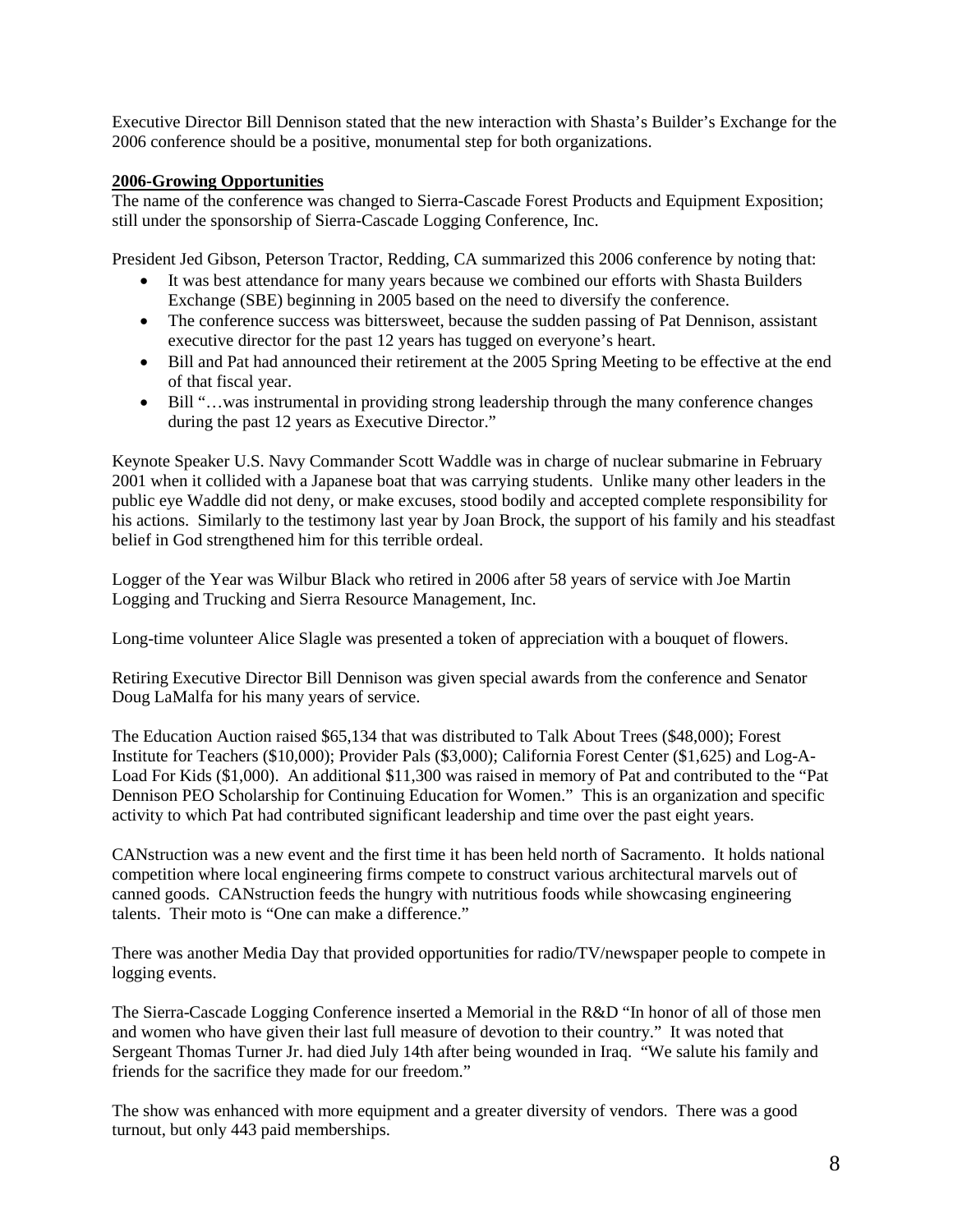The Logging Sports Show was increased to five universities: Humboldt State, Cal Poly, UC Berkeley, Oregon State, and Idaho State.

The Raffle net revenue for a personal watercraft, ATV, hunting rifle and steam engine dinner train tickets was \$18,488.

Appreciation of public participation was shown by keeping the Saturday Equipment Show open until 5 p.m. This required the very efficient Move-Out crew to stay late to remove the equipment.

Nadine Bailey was elected as the next years Executive Director.

In the 2006 Executive Director's Report Dennison stated in part: "If Pat was still here she would echo my sentiments of 'thank you' to all the directors and members that we served during the past 12 years for the cooperation and assistance that you have given us. You have been wonderful in providing personal appreciation to Pat and me during our tenure and the honoring us both this past year.

#### **2007-Forest Energy Empowers People**

President Patrick Emmert, Sierra Forest Products opened the 58th conference in the Redding Convention Center by explaining the basis for this years theme. "This was selected to recognize the fact that our forestlands and our industries provide many forms of 'empowerment' to people: electricity and ethanol fuel from biomass chips; wood products from timber harvesting and sawmill operations; employment and economic stability from construction and forest management; as well as the emotional energy that we gain from the opportunities provided by our forests, and our association together."

The normal annual Keynote Speaker was replaced to permit roundtable presentations by Dr. D. Patrick Moore, Greenspirit; Sam Aanestad, CA State Senator; and Bill Carlson, Wheelabrator.

Bill Schmidt, who worked nearly 50 years in the logging business, was named Logger of the Year.

Ron Voss was presented with the John Jarett Award.

The conference received a great deal of rain, but reportedly still had an attendance of over 5,000 people. However, only 382 were registered members.

The Lumberjack Dinner and Educational Auction raised enough from enthusiastic bidders to distribute the following: Provider Pals (\$2,000); California Forest Center (\$2,615); Forest Institute for Teachers (\$10,000); Talk About Trees (\$42,959)

The Ladies Day champagne brunch entertainment was provided by the Redding Improve Players

Income from the raffle was \$21,480

The programs included: California Emissions Workshop; Addressing Drugs and Alcohol in the Workplace, Workshop; What's New in the Woods; Truckers Seminar (over 200 attendees); Paperwork That's Worth It.

This was the second year for CANstruction. This years winner was the local food bank.

#### **2008-Growing Green, Building Green**

President Tom King, Redding Kenworth opened at the Logger's Breakfast with "….this Exposition and programs are intended to promote the awareness and support of our many member industries, as well as to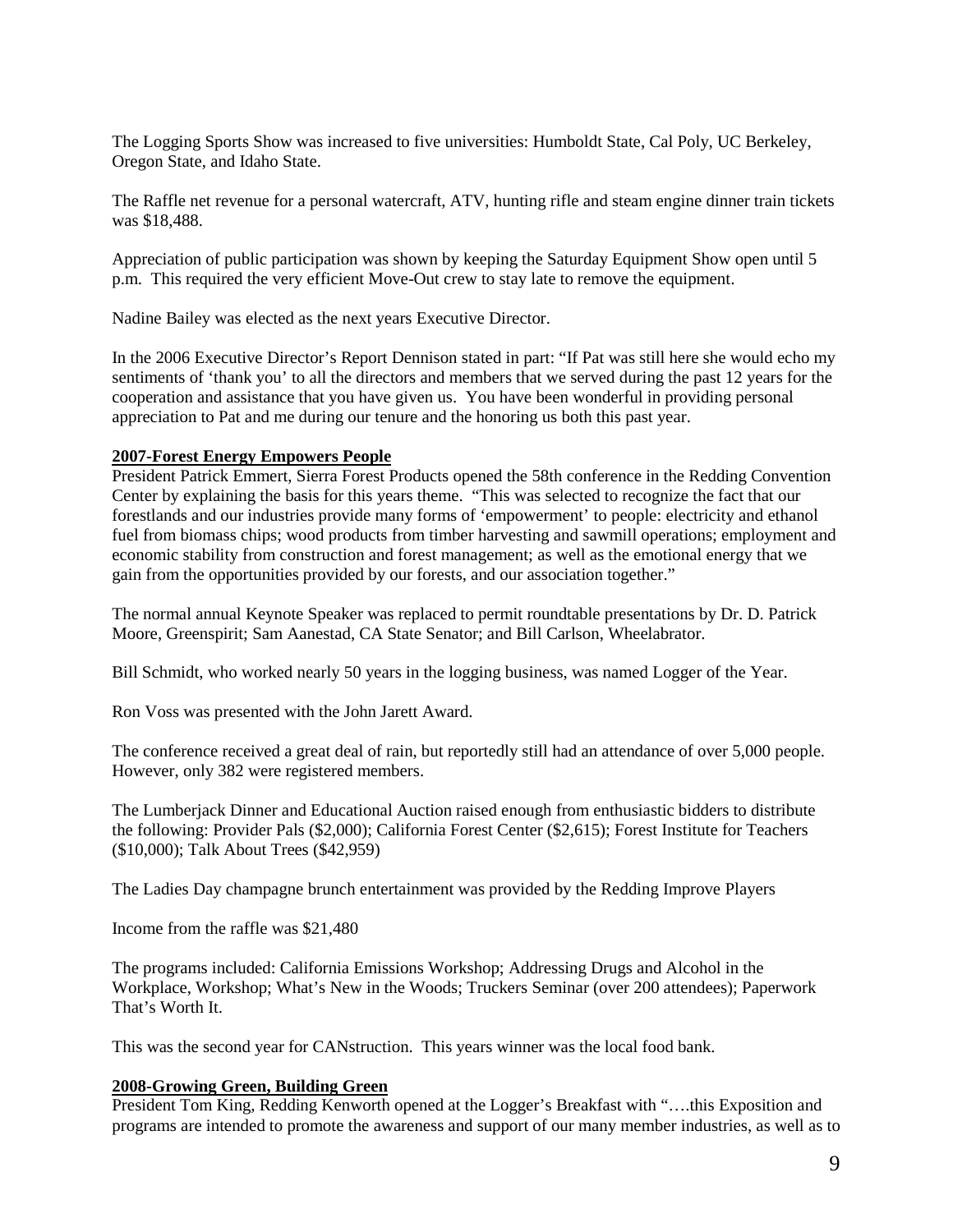provide a wide range of educational and safety training, equipment and live displays and community understanding and support. This is our opportunity to show the public how our member industries are working to provide environmentally friendly forest harvesting and construction techniques."

The Keynote Speaker was John Henderson, a nationally known photographer, environmental educator and author.

Jack Thornburg, of Columbia Helicopter, Hayfork CA was chosen as Logger of the Year.

Don Chapman was the recipient of the Roy Derek Berridge Memorial Award.

Alice Slagle was honored with the John Jarrett Award.

For the last couple of years Mike Quinn from KXLR Radio has been inviting local media to participate in the Logging Sports Show. This year the winners received prize money to donate to the charity of their choice.

Over 300 children attended the educational programs.

The programs included "Who Says You Can't Get Good Help?" Federal Timber Supply Update; The Many Shades Of Green Workshop; Green Certification and special presentation of The Paul Bunyan Legend and the history of Paul Bunyan Lumber Co. by Milt Schultz.

The Backhoe Rodeo, Truck Rodeo were new events to the conference.

The Ladies Day Luncheon entertainment was by the Doodoo Wah singing group.

Over 8,000 people attended the equipment show. There were 514 paid members and 79 vendors.

The raffle of a Kawasaki Mule ATV netted \$30,190.

The 2008 conference was a good kick-off as we headed into 2009…the SCLC 60th Anniversary.

#### **2009—60 Years of Reminiscing**

President Dan Fisher, Fruitgrowers Supply Co. in discussing this years theme said, "We were able to honor many of our attending Past Presidents, who have over the past 60 years been the care-takers of our industry. I truly believe the sharing of our past helps strengthen our future."

Roger Crawford was Key Note Speaker. Once referred to as "one of the most accomplished physically challenged athletes in history," Roger Crawford is a top inspirational speaker and best-selling author. He was born severely disabled with a rare genetic defect called ectrodactylism, which is the congenital absence of fingers or toes. But despite this early setback, Roger was raised to never feel sorry for himself. His father taught him to focus on his possibilities, instead of his problems. He is the first and only person in American history to be a US Professional Tennis Association athlete and play a Division 1 college sport with a severe disability. His amazing story of overcoming adversity has inspired more than 3,000 organizations.

Frank Muse, Muse Trucking and SCLC Past President was named Logger of the Year.

The John Jarrett Award was presented to Mike Rawlins, General Trailer; Rick Rawlins, Freightliner; and Jimmy Thompson, Nor Cal Kenworth for their service as forklift operators during the moving of SCLC equipment during past years.